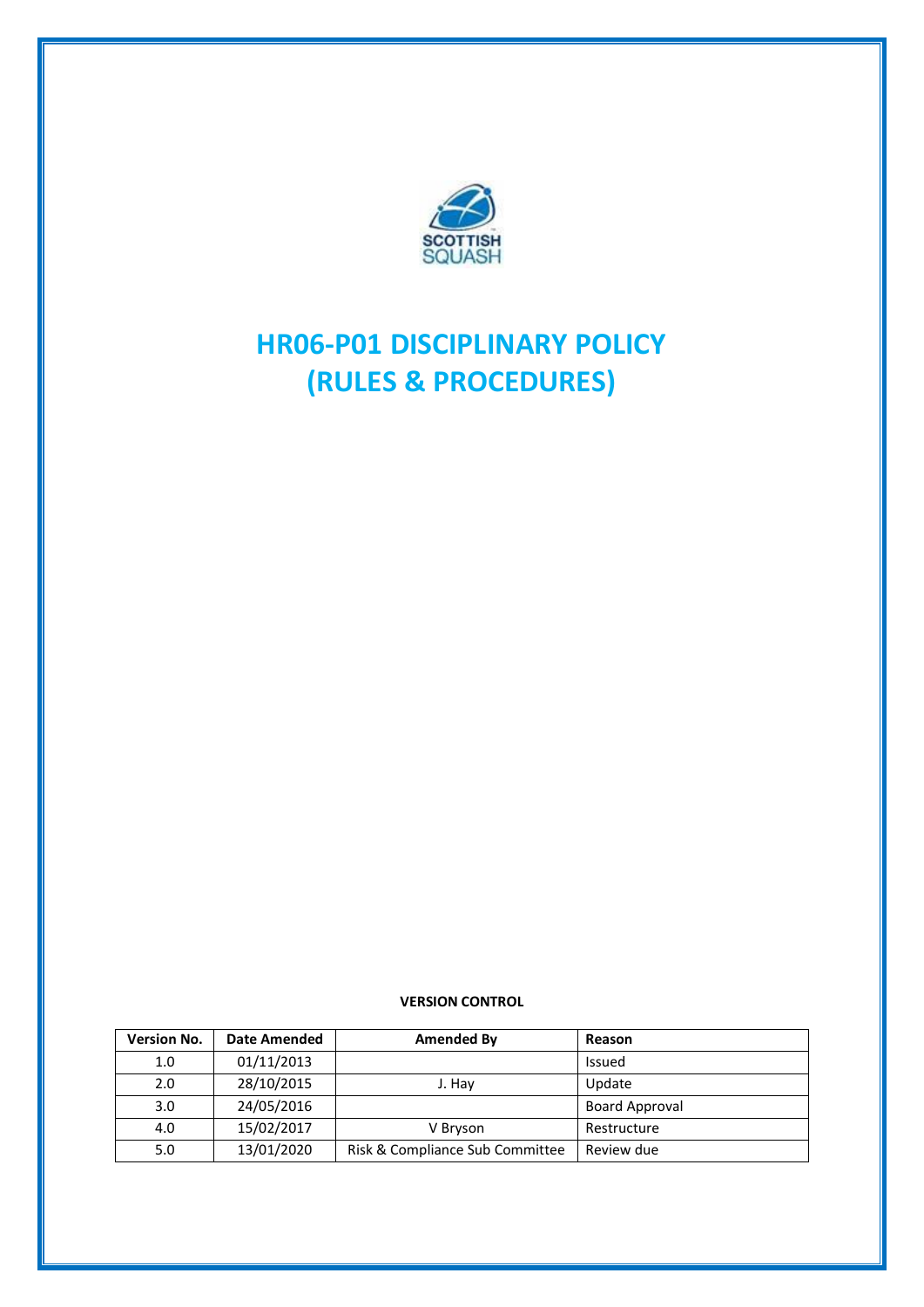# **Introduction and General Principles**

The purpose of these Disciplinary Rules and Procedures (the "Rules") is to ensure justice in disciplinary proceedings and to provide a framework within which decisions relating to Scottish Squash (SSL) (hereinafter defined) can be made in a fair, consistent, independent and expeditious manner and in accordance with the requirements of natural justice.

This policy will be used to guide any complaints made about a breach of a SSL Code of Conduct.

It is the policy of SSL to ensure that any disciplinary matters are dealt with fairly, that steps are taken to establish the facts and that, where necessary, there is an entitlement to a fair and reasonable hearing within a reasonable time.

#### **1. Definitions and Interpretation**

In these Rules the following terms shall have the following meanings:

"Appeals Panel" means a panel consisting of the President of SSL plus two members of the Management Board of SSL not previously involved with any part of the disciplinary proceedings;

"Articles" means the Articles of Association of SSL from time to time in force;

"Board" shall mean the Management Board of SSL and shall include all Directors and Non-Executive Directors;

"Chair" shall mean the chair of the Disciplinary Committee appointed in accordance with these Rules;

" President" shall mean the Chairperson from time to time of the Management Board of SSL;

"Complainant" shall mean the person(s) alleging a breach of the rules and/or applicable code of conduct of the sport;

"Risk & Compliance Sub Committee" shall mean the sub-group of the Management Board that deals principally with matters of Governance and Discipline and ensuring, amongst other things, that all SSL policies are fully compliant with current legislation and guidance;

"Conflict of Interest" shall mean any circumstances where there is or may be a conflict of interest relating to the involvement of an appointed person in the investigation, the hearing or the appeal part of the process;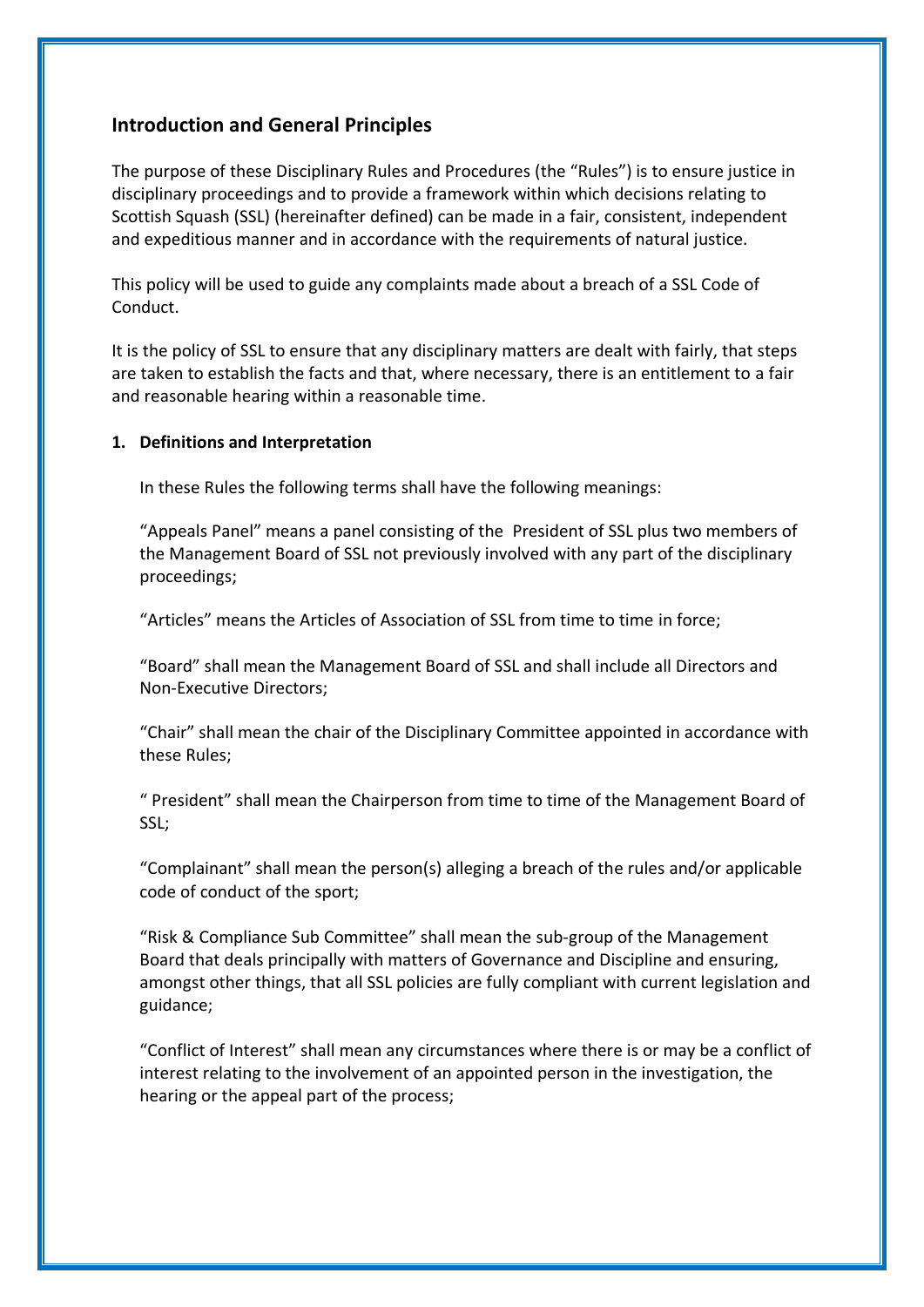"DC" means the Disciplinary Committee appointed to deal with all non-staff/non-child protection disciplinary matters and shall comprise the Chair of the Risk & Compliance Sub Committee and at least two other members of that Group;

"Director" means any person appointed as a director or non-executive director of the SSL Management Board;

"European Governing Body" means European Squash Federation (ESF) or any subsequent European governing body of the Sport (if any);

"Investigating Officer" means a person appointed by the Chair of the Risk & Compliance Sub Committee to investigate and report on the circumstances of any alleged disciplinary matter;

"Member" means any member of SSL admitted to membership in accordance with the Articles or otherwise in accordance with the rules of the SSL;

"Notice" shall mean the written notice of a complaint or allegation submitted by the complainer alleging a breach of these rules and procedures;

"Person" means a Member or any member, director, official, employee, contractor, worker, agent, coach, volunteer or representative of a Member or/ individual member of a club or league affiliated to a Member and any other person involved in or connected to SSL or the Sport in Scotland;

"Respondent" means the person or persons against whom a disciplinary complaint is made or disciplinary proceedings are brought or intended to be brought under the terms of these Rules;

"Rules of the Sport" means these Rules and any other rules, bye-laws, codes of practice or regulations issued or adopted by SSL or any other rules binding on any Member or Person under the auspices of SSL or any rules, bye-laws or regulations issued or adopted by the World Governing Body;

"Codes of Conduct" are those which apply to coaches, members, players, volunteers and any other involved parties as amended from time to time by SSL. Such codes of conduct are available on the SSL website.

"SSL" means Scottish Squash Limited, a company incorporated in Scotland (Company Number: SC198965) and having its registered office at Oriam, Heriot Watt University, Edinburgh, EH14 4AS to which these Rules apply;

"Sport" means the sports of Squash and Racketball of which SSL is the Scottish Governing Body;

"UK Governing Body" means the UK governing body of the Sport (if any);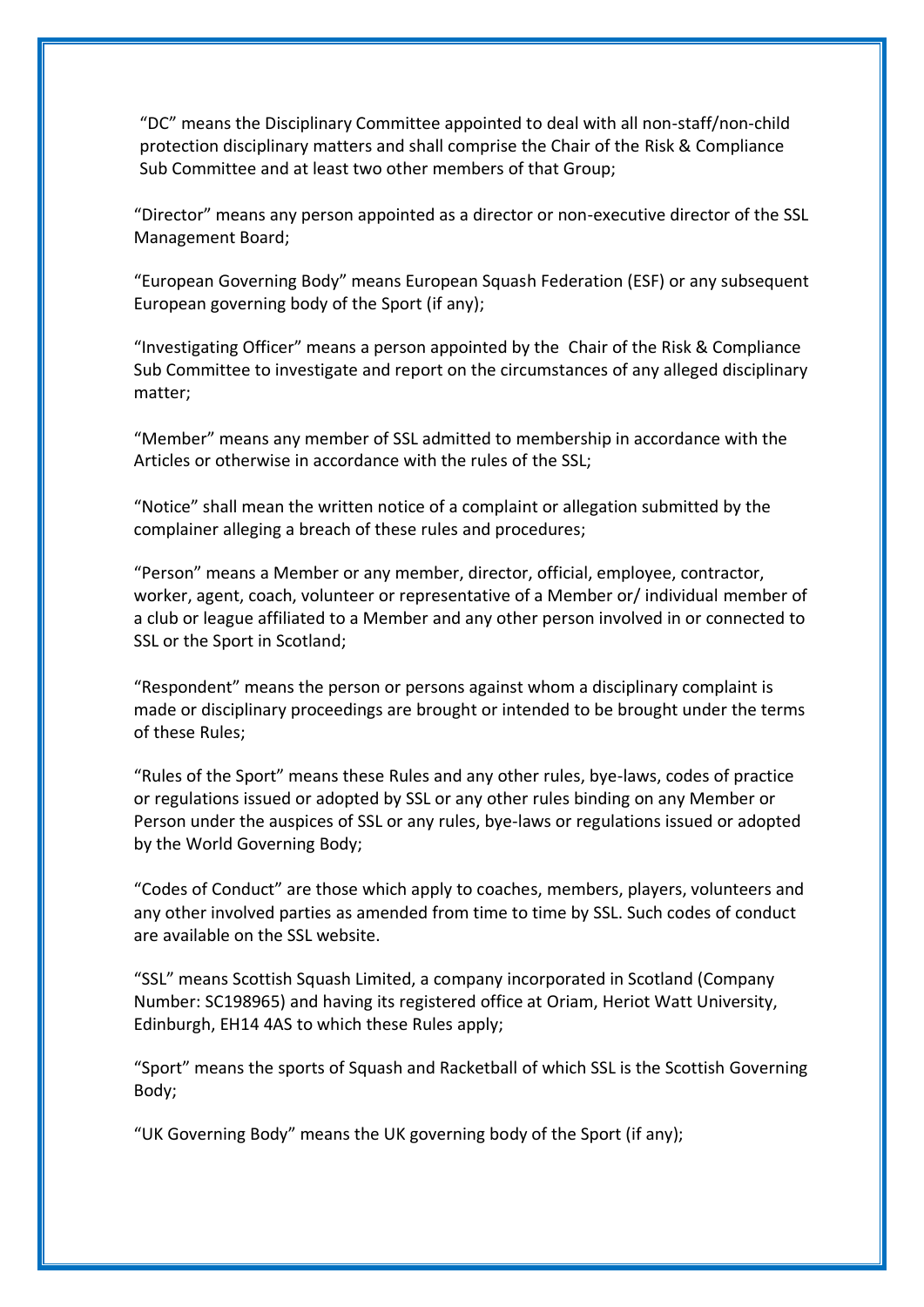"World Governing Body" means the World Squash Federation (WSF) or any subsequent world governing body of the Sport (if any).

## **2. Notice of a Disciplinary Matter**

- 2.1. Any person wishing to raise a matter under these Rules shall submit a written notice to SSL at [info@scottishsquash.org](mailto:info@scottisshquash.org) (referred to as the "Notice");
- 2.2. That Notice shall, as far as possible, include the names, addresses and relevant contact details of all parties relating to the disciplinary matter and notification if any person involved is under the age of 18;
- 2.3. The Notice shall also include a statement describing the nature and circumstances of the dispute or disciplinary matter;
- 2.4. The Notice shall also include, where appropriate, copies of all documents upon which the person is relying or relevant to the disciplinary matter; and
- 2.5. Confirmation of the Rules of the Sport and/or SLL Code of Conduct that have allegedly been breached or confirmation that the act or practice may bring the Sport or SSL into disrepute.

## **3. Administration of Complaints**

- 3.1. On receipt of any non-staff complaint, SSL shall forthwith write to the complainant, acknowledging receipt of the complaint and intimating that the complaint/allegation(s) will be looked into and, if appropriate, shall be investigated by an appointed member of the Risk & Compliance Sub Committee;
- 3.2. The date of receipt of the Notice by SSL shall be the date of commencement of the disciplinary procedure under these Rules (the "Commencement Date");
- 3.3. SSL shall, as soon as is reasonably practicable, notify the Respondent in writing of receipt of the Notice and shall confirm all details included in the Notice.

## **4. Appointment of Investigating Officer**

- 4.1. The Chair of the Risk & Compliance Sub Committee shall decide whether the matter can be brought to a conclusion or if further investigation is required.
- 4.2. If further investigation is required, the Chair of the Risk & Compliance Sub Committee will appoint an Investigating Officer to look into the circumstances of the complaint. The Investigating Officer shall be a member of the Risk & Compliance Sub Committee and will have declared that there is no conflict of interest before conducting the investigation;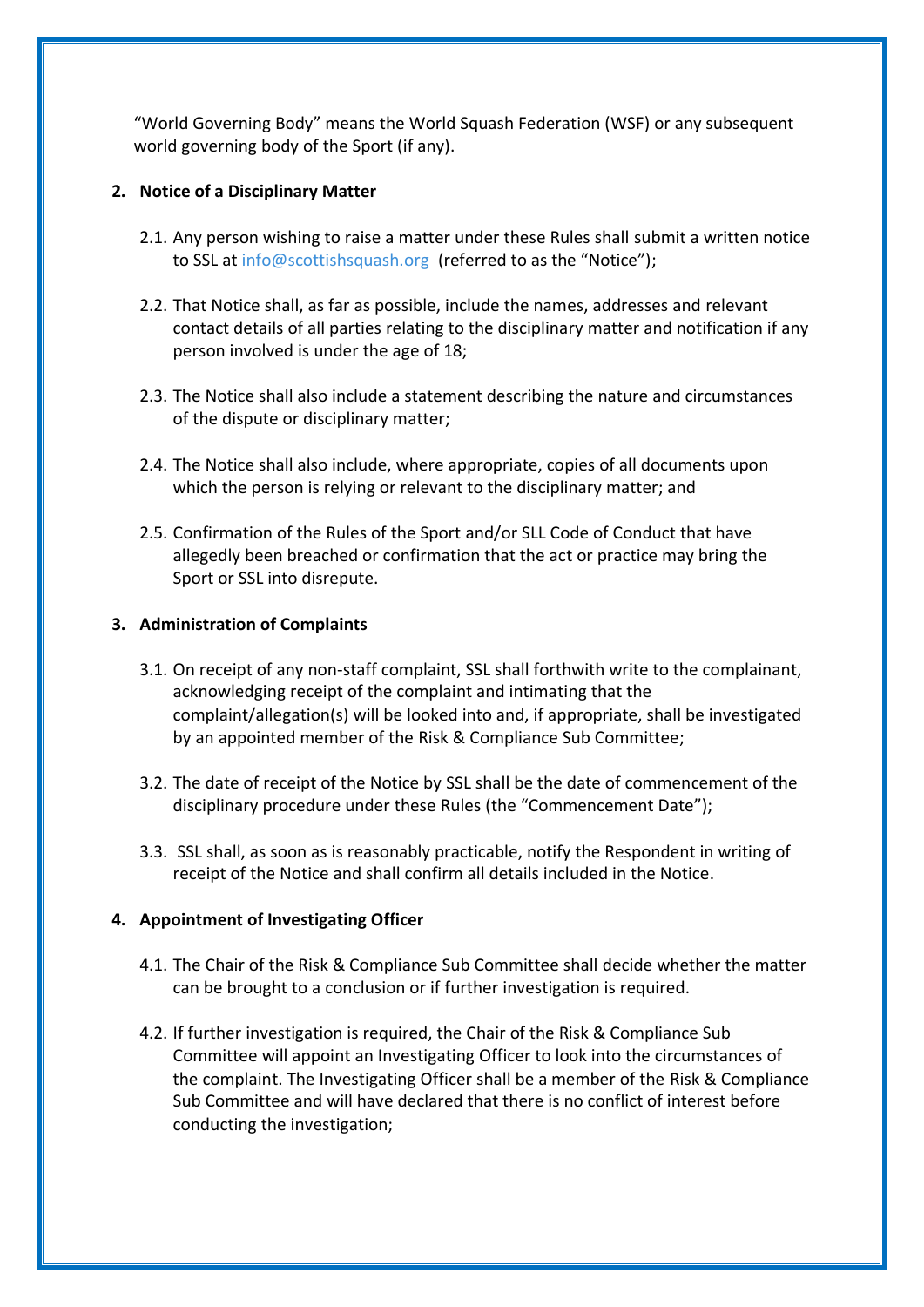- 4.3. The Investigating Officer shall interview all interested parties and provide a full report with recommendations to the Chair of the Risk & Compliance Sub Committee.
- 4.4. In cases of certain gravity, the Investigating Officer may deem it appropriate to provisionally suspend the Respondent, without prejudice, from SSL and/or any event/competition of SSL but shall only do so after consultation with the Chair of the Risk & Compliance Sub Committee;
- 4.5. While suspended, the Respondent shall not participate in any activity related to the Sport (including competition, coaching and/or refereeing);
- 4.6. The Board, the Members and all Persons must co-operate fully and openly and shall provide all such information as is necessary and reasonably requested by the Investigating Officer in order to establish the facts of the case;
- 4.7. The Investigating Officer, on completion of the investigation, shall provide a brief report to the Chair of the Risk & Compliance Sub Committee with a recommendation as to what, if any, disciplinary action should be taken;

#### **5. Sanctions of the Disciplinary Committee**

- 5.1. The disciplinary penalties open to the DC to impose on all Members and Persons include but are not limited to:
	- 5.1.1. Warning: a warning may be given by the DC for a minor act of misconduct. A warning may set out the nature of the misconduct, the change of behaviour required and (if possible) the likely outcome of further misconduct;
	- 5.1.2. Reprimand: a reprimand may be given in a case which is more serious than a minor act of misconduct or where previous warnings have been issued to the Respondent. The reprimand may set out the nature of the misconduct, the change of behaviour required and (if possible) the likely outcome of further misconduct;
	- 5.1.3. Sport Penalties: any such penalties shall be at the entire discretion of the DC to determine as appropriate in the circumstances and may include a temporary ban for the Respondent from participation in competition or any course or activity associated with the Sport;
	- 5.1.4. Financial Penalties: any such penalties shall be at the entire discretion of the DC to determine appropriate in the circumstances and may include a fine on any Person or Member;
	- 5.1.5. Suspension: the Respondent may be suspended from membership of SSL and or from membership of any Member and/or from participation in the Sport in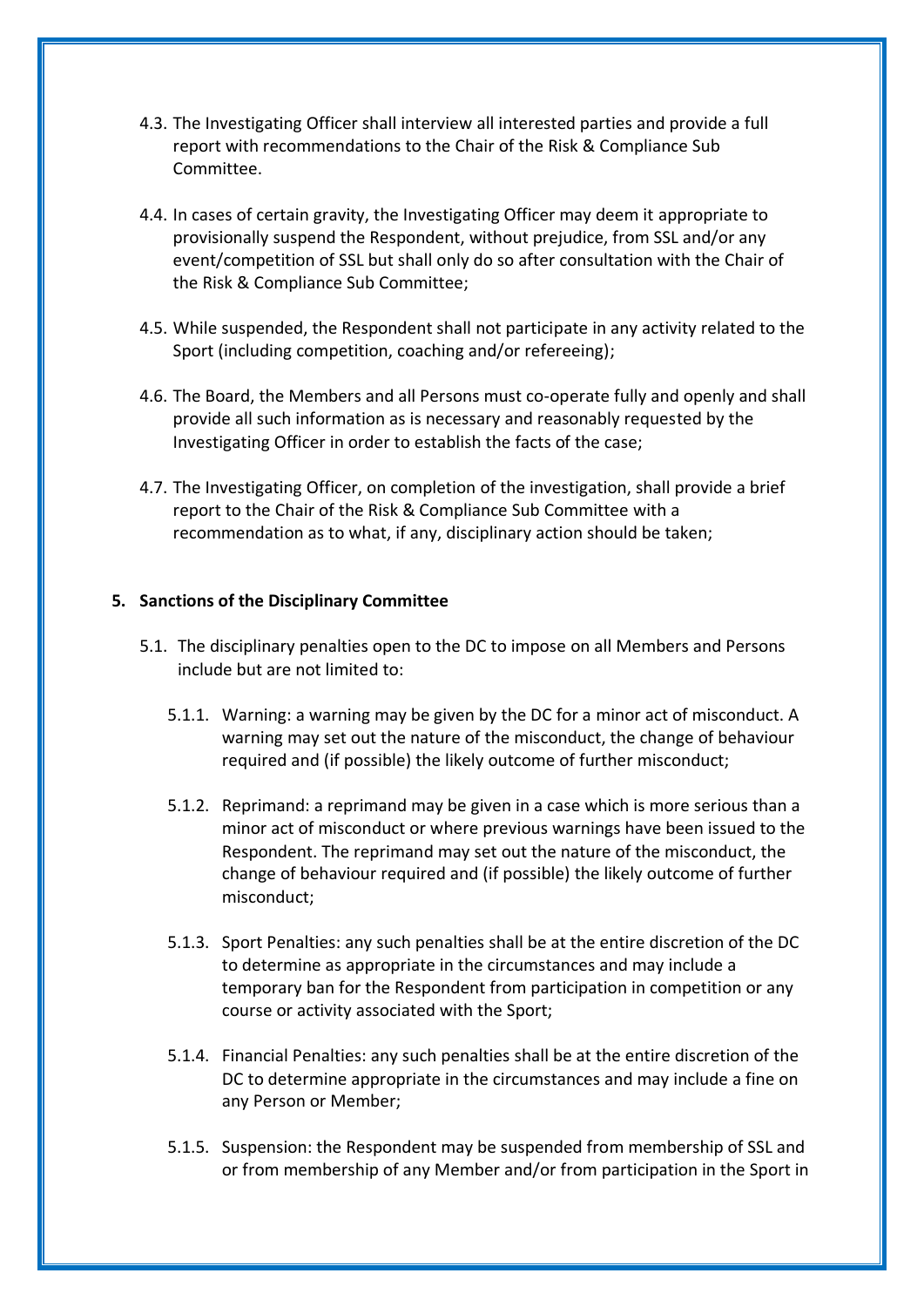a case of serious misconduct or suspected serious misconduct or where in the opinion of the DC (in their entire discretion) the suspension of the Respondent is required in order to secure the safety of any persons involved in the Sport or the integrity or good reputation of the Sport;

- 5.1.6. Expulsion: the Respondent may be expelled from membership of SSL and/or from participation in the Sport where the Respondent has been determined by the DC (in their sole discretion) to be guilty of serious misconduct or where in the opinion of the DC in their entire discretion, the expulsion of the Respondent is required in order to secure the safety of any persons involved in the Sport or the integrity or good reputation of the Sport.
- 5.2. The DC can impose any such measures as it deems necessary on the Respondent to ensure that the matter concerned is not repeated, the safety of those involved in the Sport is protected and that the integrity and good reputation of the Sport is maintained. The DC may impose more than one sanction in relation to a disciplinary matter at its entire discretion;
- 5.3. The DC and SSL shall retain a record of all sanctions and decisions made by the DC;
- 5.4. When determining any sanctions the DC shall, without limitation, have regard to:
	- 5.4.1. The seriousness, size and nature of the disciplinary matter;
	- 5.4.2. The extent to which the disciplinary matter was deliberate or reckless;
	- 5.4.3. The general compliance history of the Respondent, and any specific history of the disciplinary matter in question; and
	- 5.4.4. The responsiveness and conduct of the Respondent in relation to the disciplinary matter in question.

#### **6. Appeals Procedure**

- 6.1. Any party to a disciplinary matter may appeal a decision or sanction within 14 days of the date the decision is notified to them;
- 6.2. Any such appeal must be made in writing within the timescale set out in Clause 6.1 to the Chief Executive Officer (CEO) advising of their wish to appeal and the grounds for that appeal. The CEO will be responsible for convening the Appeals Panel at a time and place that is satisfactory to the Appeals Panel;
- 6.3. In the event of an appeal being made to the Appeals Panel under this Clause 6 the decision of the Appeals Panel shall be final and binding on all parties (including any party claiming through or under them) and the parties agree by submitting a matter to the Appeals Panel, to waive irrevocably their right to any other appeal,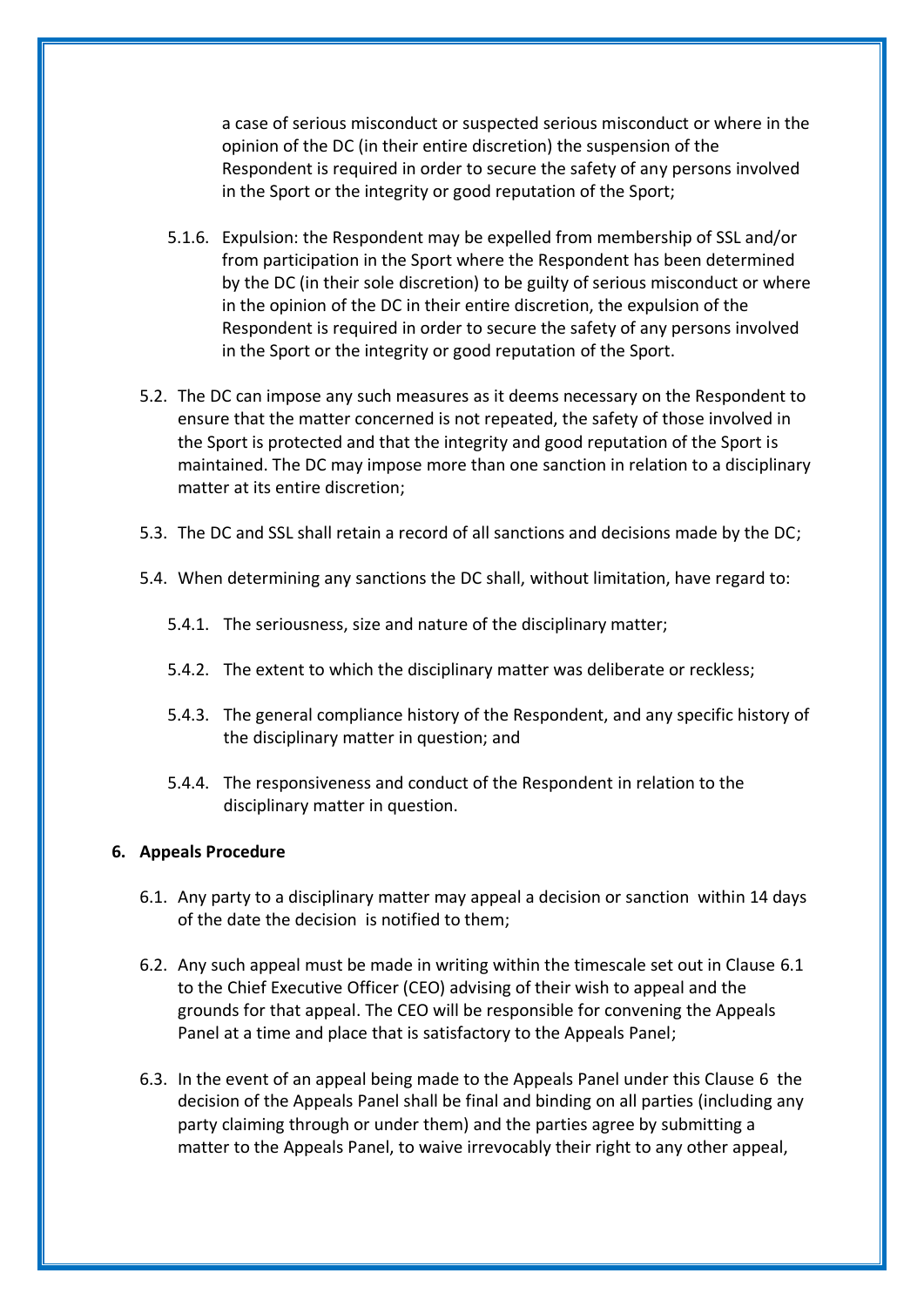review, or recourse to any court or other judicial authority, subject to any applicable statutory or other rights;

- 6.4. In the event of an appeal by the Respondent, any sanctions imposed on the Respondent shall not apply apply until the determination of the appeal, unless it is otherwise determined by the Members of SSL;
- 6.5. The Appeals Panel shall, subject to Clause 6.1, determine the timescales and procedures for appeals as it (in its sole discretion) considers appropriate. A majority decision of those present and voting on the Appeals Panel shall uphold or dismiss the appeal. In the event of the Appeals Panel being unable to arrive at a majority decision the Appeal will be upheld.

#### **7. Conduct and Conflicts of Interest**

The members of the Appeals Panel cannot take part in any instance or case where they have a conflict of interest or where members of their own association or club, their family or persons having a legal or business link with them are involved. It is the responsibility of each member of the Appeals Panel to withdraw from a case when a conflict of interest is apparent. In this instance the Chair will appoint another member to the Appeals Panel ..

#### **8. Timescale**

The members of the Appeals Panel will make every reasonable effort to resolve all matters in their hands within a reasonable time.

#### **9. Amendments to these Rules**

Amendments to these Rules must be approved by SSL in accordance with their Articles and any other relevant rules of the SSL.

#### **10. Confidentiality**

- 10.1.Subject to the provisions of these Rules, the proceedings of the Appeals Panel shall be confidential and remain confidential to the Appeals Panel. The parties and the Appeals Panel undertake to keep confidential all documents and other materials produced for the purpose of the disciplinary matter by any party and/or participant in the disciplinary matter except to the extent that disclosure may be required by a legal duty, to pursue or protect a legal right, to enforce or challenge an award in bona fide legal proceedings or that such documents may already be in the public domain (otherwise than in breach of this undertaking);
- 10.2.Notwithstanding Rule 10.1, the Appeals Panel and/or SSL may publish the Appeals Panel award or decision and its reasons unless the parties agree prior to the Appeals Panel making its award or decision that they should remain confidential. In the case of any disciplinary matter conducted under these Rules the Appeals Panel